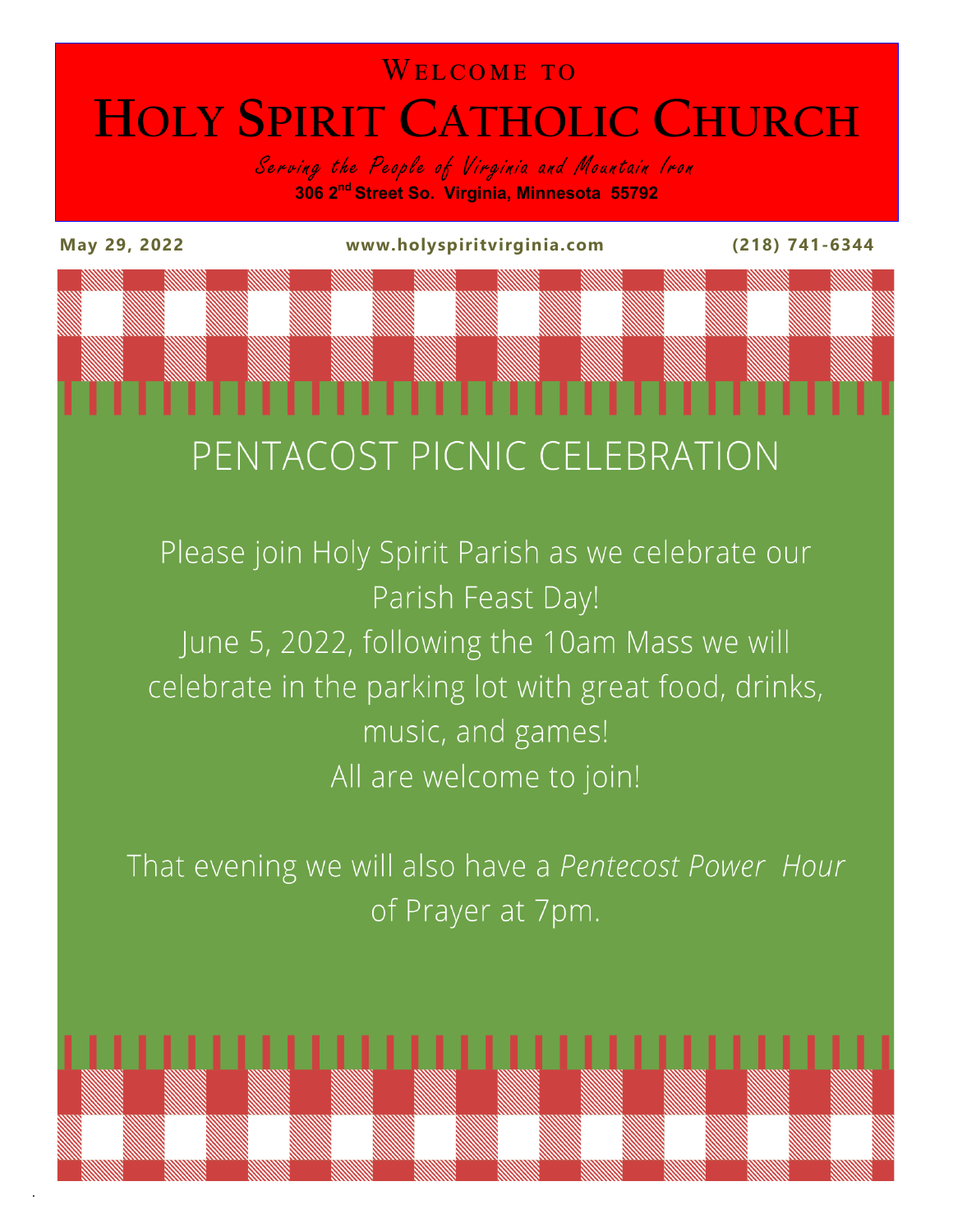## Testimony of Faith

### **Stewardship of Treasure May 22, 2022**

| Envelopes/Plate \$4,641.68         |  |
|------------------------------------|--|
| Online Giving/ACH\$2,687.37        |  |
| <b>Weekly Goal\$9,712.00</b>       |  |
| Received to Date\$433,869.85       |  |
| Annual Goal 21-22\$505,000.00      |  |
| <b>United Catholic Appeal 2021</b> |  |
| Goal\$72,352.14                    |  |
| Total Received\$46,738.00          |  |
| 2021 Shortfall \$25,614.14         |  |

**Marquette Catholic School Endowment Fund Balance:** *\$131,815.35*

**Holy Spirit Endowment Fund Balance** *\$47,593.54*

**Marriage:** Contact parish office as soon as possible and at least **6 months prior** to desired wedding date.

**Baptism:** Infant baptism during Mass or privately. Call parish to arrange pre-baptism parent session or request information. Forms available on the parish website.

**Anointing of the Sick:** Call the Parish office to schedule Sacrament or Communion calls for the homebound.

**Prayer Warrior Team:**  Please call Donna Strumbell at 218-290-3767.

.

### How I Met the Holy Spirit (and You Can, Too) by Therese Bussen

I think it's safe to say that, when we hear the story about Pentecost in the Acts of the Apostle most of us have this kind of reaction: "*Well that's cool, I guess. Good for them, with all those flames above their heads, and the Holy Spirit stuff."* That was my reaction for a long time, anyway. I knew the Holy Spirit, the third Person of the Trinity, was real, and that He gave the Apostles courage to do really intense evangelizing. But I never thought much more about it than that. Weirdly, we Catholics don't talk too much about the Holy Spirit and who He is in everyday conversation. Jesus we understand better; the Holy Spirit, less so. And any kind of talk about the gifts of the Holy Spirit just weirded me out. Until I met the Holy Spirit as a real Person…and He did something very similar in me.

Without getting into every single detail of what happened, I'll give you the nutshell version of my experience: I went on a retreat in college called "Fan Into Flame" which was focused on encountering the Holy Spirit in a new and deeper way. As we got into who the Holy Spirit was on this retreat, I was uncomfortable at first — but throughout the retreat, I found myself opening up a little more, despite my discomfort. As I came to understand how the Holy Spirit works in our lives and grew more comfortable with worshipping God through song throughout the retreat, the idea of surrendering my life to Him in a deeper way didn't scare me as much. At one point in the retreat, our small groups prayed together to intercede for each other for particular requests: to be freed from things that kept us from God, to receive the Holy Spirit in a deeper way or to receive His gifts. I don't remember what I prayed for — but I do remember that, as I was being prayed over, I had this gentle urge to rest, to just let go — and I experienced an overwhelming peace within me that resonated through my whole body. I couldn't stop smiling because I couldn't contain the joy inside me. It was bursting! Words fall entirely short when I try to communicate what this experience actually was. All I can say is that I met the Person of the Holy Spirit in that moment.

When I stood up after what felt like hours, the time of prayer was over and, from what I could tell, almost every soul in the room had experienced the same thing I had, or at least something very similar. We had just experienced our own Pentecost. This it wasn't just a one-time thing, though. Since that first encounter, I have on other occasions experienced the Holy Spirit in powerful ways, and I experience Him in a quieter way on a daily basis. Pentecost was a real thing. The Apostles receiving the Holy Spirit was a real thing. But this outpouring of the Holy Spirit wasn't just for the Apostles. We were all meant to receive the same thing. We are all meant to know Him, to walk with Him and to receive the graces we need for our daily lives from Him. We all receive Him at baptism, and then again in a deeper way with the sacrament of confirmation. But often, the potential for the graces we could have lie dormant until we give Him the permission to come into our hearts. So how you can you encounter the Holy Spirit in a deeper way and experience a more profound outpouring of His gifts in your own life?

*1. Pray to the Holy Spirit*. Begin your prayers by saying, "Come, Holy Spirit." Ask for help in difficult situations, or just start by saying this simple prayer every day: "*Oh Holy Spirit, soul of my soul, I adore you. Enlighten, guide, strengthen and console me. Tell me what I ought to do, and command me to do it. I promise to be submissive in whatever you ask of me and whatever you permit to happen to me. Only show me what is your will.*"

*2. Listen to promptings/inspirations when they come*. Sometimes you will sense urges to do something you might not have thought of yourself. This is called an "inspiration." The way to tell when it's the Holy Spirit's inspiration is that it's always something good, and it's usually something you'd rather not do. None of us will ever follow inspirations perfectly. But the more we do it, the more they will come. Listening to and obeying the Holy Spirit is how we grow in holiness.

*3. Stick to prayer and the sacraments*. If you want to get closer to God in any way, this is pretty much the way to do it. And the more you do stay close to prayer and the sacraments, the more you will notice the Holy Spirit in your life.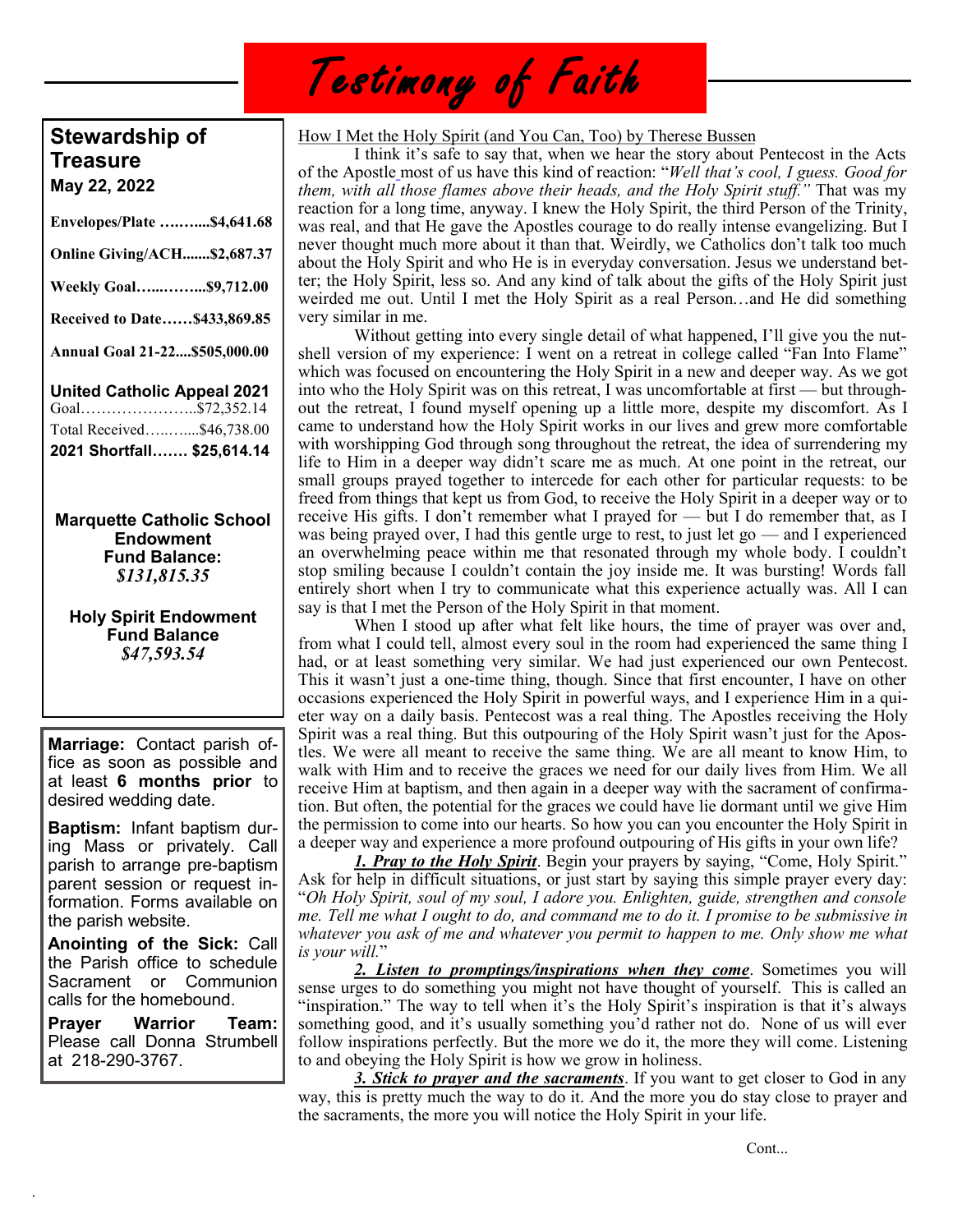### Parish News

#### Cont...

*4. Pray to be freed from any lies or attachments that are keeping you from experiencing the fullness of the Spirit*. Simply put, our sin, attachments or lies we believe against God or ourselves can keep us from experiencing the Holy Spirit in a more meaningful way. It's powerful to pray to be freed from these things! But it's not a game of hide and seek. You don't have to be digging around, asking yourself, "What's wrong with me? Why don't I feel close to God?" Simply ask God to reveal what He wants you to be free of, and pray with that and trust that He will free you of it over time and give you more of Himself.

*5. Know that the gifts (and fruits) of the Holy Spirit are for you.* Ask for them. God gives us spiritual gifts for the edification of the Church to build up the Body of Christ in love and unity, "that God in all things may be glorified through Jesus Christ". You can pray to receive greater gifts. The gifts of the Holy Spirit are knowledge, counsel, piety, fortitude, fear of the Lord (awe), understanding and wisdom. The fruits of the Holy Spirit are love, joy, peace, patience, gentleness, generosity, kindness, goodness, faithfulness, modesty, self-control and chastity.

Experiencing the Holy Spirit might not be a crazy, "emotional" experience for you — so just because you don't sense Him moving you emotionally doesn't mean He isn't at work. Our emotions are not the point. It may involve them; it may not. The point is for us to grow closer to Him and to be open to Him moving in us and through us in our daily lives. The Holy Spirit is *for you*, today. And as Jesus did for the Apostles, you can trust that He will always be with you and in you all your life by your baptism.

Pray for an outpouring of the Holy Spirit in your life as we prepare for the great feast of Pentecost next weekend! Come Holy Spirit Come!



### **St. Gianna Life Ministry News**

**St. Gianna Life Ministry's monthly meeting** on June 7 has been cancelled.

**May Prayer Guide From the USCCB**

**Intention:** May Catholics work tirelessly to support mothers in need, helping them obtain all the necessities of life.

**Pray:** Our Father, 3 Hail Mary's, Glory Be

.

**Reflect:** The month of May is a celebration of motherhood. May is dedicated to the Blessed Virgin Mary and the month we honor our earthly mothers. The Feast of the Visitation on May 31 celebrates the meeting of two mothers, Mary and Elizabeth, both with a child hidden within their wombs. **Act:** Offer some sacrifice, prayer, or gift to serve vulnerable mothers.